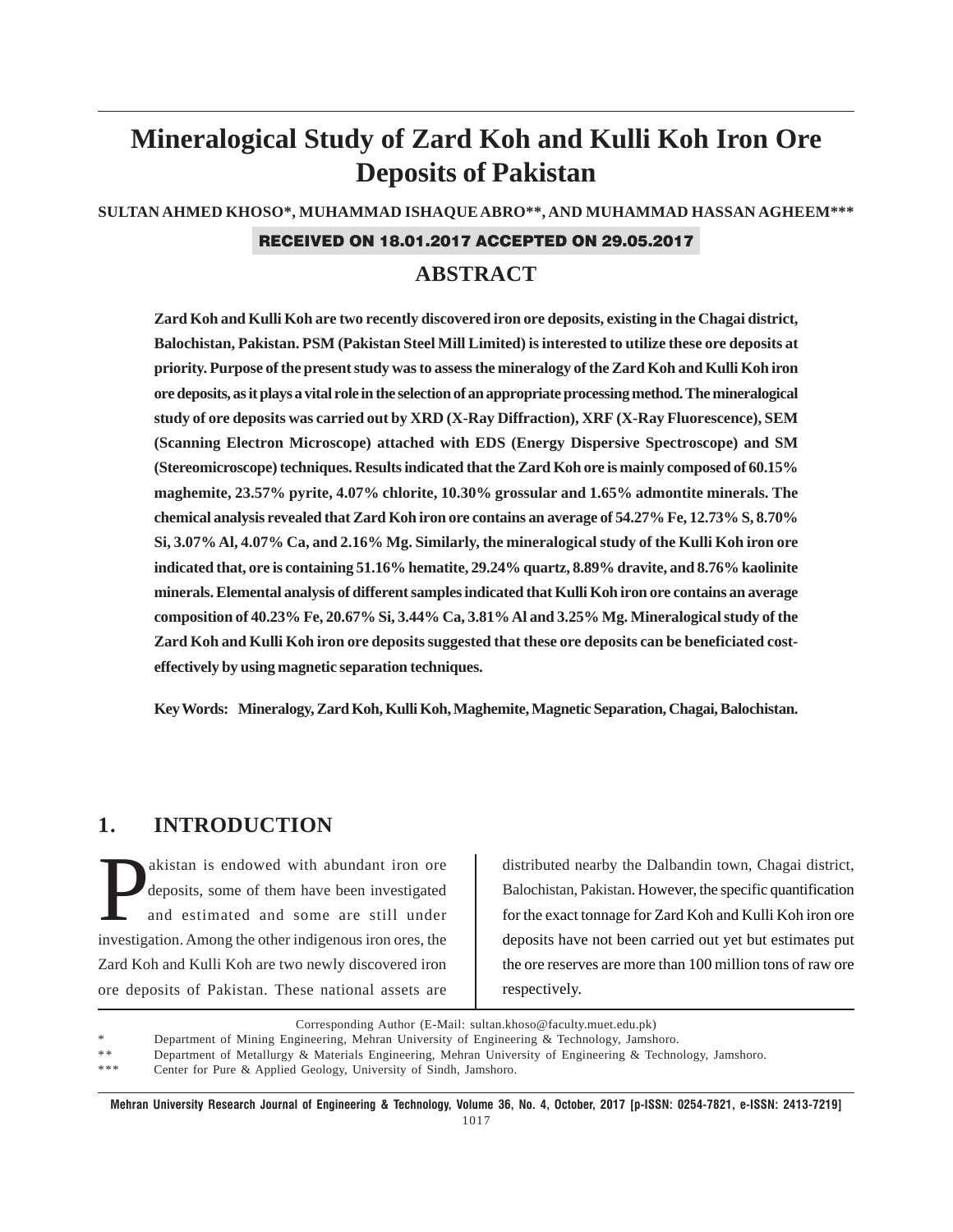Geologically, the Dalbandin iron deposits are associated with sanjrani volcanic [1]**.** PSM is interested to utilize these national assets for the production of iron and steel at priority. However, these iron ores in their raw state cannot be used directly into the ore smelter, and require a satisfactory concentration technique for their up gradation. In this regards, beneficiation study of Zard Koh and Kulli Koh iron ores was carried out in the Department of Metallurgy & Materials Engineering, Mehran University of Engineering & Technology, Jamshoro, Pakistan. The mineralogical investigation has been made in the initial phase of the study in order to envisage the beneficiation technique. Therefore, the purpose of this paper is to present the mineralogy of the Zard Koh and Kulli Koh iron ore deposits evaluated while course of the beneficiation study.

Many researchers used various analytical techniques for the mineralogical study of natural iron ore body [2- 8]. Mineralogical characterization of the Dilband iron ore deposits of Pakistan was carried out by XRD, EDS attached with EDS, XRF and SM techniques [2]. Mineralogical constituents of a low grade Indian iron ore were studied through XRD and SEM analysis [3]. XRF and EDS techniques were used for the elemental chemistry of ore samples, XRD for crystallography, and SEM and SM techniques were used for surface morphology of the samples [4-6].Using these techniques, mineralogy of Zard Koh and Kulli Koh iron ore deposits of Pakistan was successfully determined. It is worth mentioning here that, the mineralogical investigations of the Zard Koh and Kulli Koh ore deposits have not been reported as per the knowledge of the authors.

### **2. MATERIALS AND METHOD**

The Zard Koh and Kulli Koh iron ore samples of different locations were received from PSM, Karachi. As received samples were in the form of lumps ranging in size from 7- 10 cm. They were crushed and ground into different size fractions and then stored in air tight plastic bags. For the mineralogical study, different samples of each iron ore were analyzed under petrological, mineralogical and elemental analysis techniques. JEOL JSM-6380L SEM and Lieca SM were used for analysis of petrographic features, Bruker D-8 XRD was used for mineralogical study, and EDS attached with SEM and XRF spectrometer were used for elemental analysis. The operating parameters of the equipment used are reported elsewhere [9].

## **3. RESULTS AND DISCUSSION**

## **3.1 Mineralogy of Zard Koh Iron Ore**

The XRD spectrums of the representative samples of Zard Koh iron oreare shown in Fig. 1. XRD patterns, shown in Fig. 1, indicated that major peaks developed at  $2\theta$  of 35.65°, 33.12°, 12.40°, 33.76°, and 17.40°. The analysis of these patterns using EVA software, it was noted that ore is mainly composed of maghemite, pyrite, chlorite, grossular and admontite minerals. The major peaks corresponding to specific mineral is presented in Table 1.

Presence of these minerals in Zard Koh ore was confirmed by their elemental chemistry carried out through XRF technique. The XRF results of Zard Koh iron ore samples are given in Table 2 which indicates that average distribution of Fe, S, Si, Al, Ca, and Mgin the Zard Koh



*SAMPLES (1) MAGHEMITE, (2) PYRITE, (3) GROSSULAR, (4) CHLORITE, (5) ADMONTITE*

**Mehran University Research Journal of Engineering & Technology, Volume 36, No. 4, October, 2017 [p-ISSN: 0254-7821, e-ISSN: 2413-7219] 1018**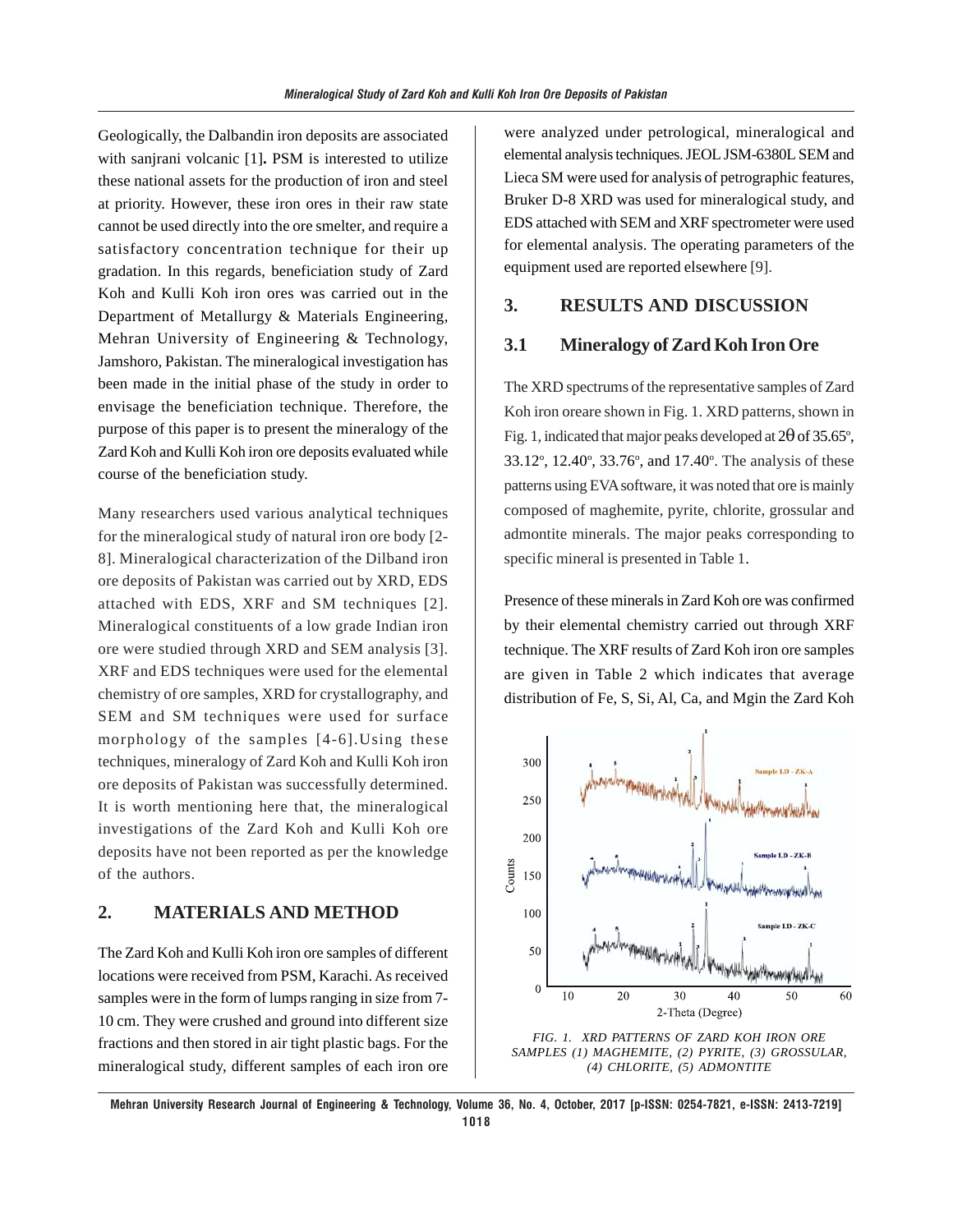ore is 54.27, 12.73, 8.70, 3.07, 4.07 and 2.16% respectively. Moreover, the Zard Koh ore is containing some other minor elements like Mn, P, Cu, Ni, Cr and Ti, however, their concentration exists in traces. It is appreciable to note that the elemental analysis of the samples is in accordance with the minerals identified from the analysis of XRD pattern.

By using the XRF results as shown in Table 2, the SQ (Semi-Quantitative) analysis of these minerals was determined from each sample. The distribution of minerals in each sample is given in Table 3 which indicates that 60.15% maghemite, 23.57% pyrite, 4.07% chlorite, 10.30% grossular and 1.65% admontite are averagely present in the Zard Koh iron ore.

**TABLE 1. ZARD KOH MINERALS WITH THEIR MAJOR PEAKS AT XRD PATTERNS**

| Mineral   | Major Peak<br>2Θ) | Mineral   | Major Peak<br>20 |
|-----------|-------------------|-----------|------------------|
| Maghemite | $35.65^{\circ}$   | Chlorite  | $12.40^{\circ}$  |
| Pyrite    | $33.12^{\circ}$   | Admontite | $17.40^{\circ}$  |
| Grossular | $33.76^{\circ}$   |           |                  |

Further evidences were collected from SM and SEM attached with EDS. From SM analysis, it was noted that mostly the particles of five different colors viz: dark black, brass yellow, gray, orange and some colorless particles are present in Zard Koh ore. Keeping in view the optical properties of the minerals, the dark black particles were identified as maghemite, brass yellow as pyrite, gray as chlorite, orange as grossular and colorless as admontite minerals. The different minerals identified in the Zard Koh ore body using SM are shown in Fig. 2.

The SEM images along with EDS point analysis of the different grains in Zard Koh ore samples are given in Fig. 3. Under SEM and EDS analysis, chemistry of grains was used for the identification of minerals present in Zard Koh iron ore. Therefore, the grains of maghemite, pyrite, chlorite, grossular and admontite grains were identified by the % distribution of their major elements Fe, S, Al, Ca, and Mg, respectively. The grain containing higher percent of Fe without S was conceived as maghemite, whereas grain containing Fe and S was

| Sample ID | Major Elements |       |          |                              |       |          |
|-----------|----------------|-------|----------|------------------------------|-------|----------|
|           | Fe $(\%)$      | S(%)  | $Si$ (%) | $\mathrm{Al}\left(\%\right)$ | Ca(%) | $Mg$ (%) |
| $ZK-A$    | 54.12          | 14.25 | 8.51     | 2.15                         | 4.03  | 2.13     |
| $ZK-B$    | 54.78          | 11.61 | 10.21    | 3.33                         | 4.17  | 2.19     |
| ZK-C      | 53.91          | 12.32 | 7.39     | 3.74                         | 4.01  | 2.17     |
| Average   | 54.27          | 12.73 | 8.70     | 3.07                         | 4.07  | 2.16     |

#### **TABLE 2. XRF RESULTS OF ZARD KOH IRON ORE SAMPLES**

#### **TABLE 3. S.Q ANALYSIS OF THE MINERALS PRESENT IN ZARD KOH IRON ORE**

| Sample ID | Semi-Quantitative Analysis (%) |        |          |           |           |  |
|-----------|--------------------------------|--------|----------|-----------|-----------|--|
|           | Maghemite                      | Pyrite | Chlorite | Grossular | Admontite |  |
| $ZK-A$    | 60.19                          | 24.88  | 4.11     | 10.61     | 1.34      |  |
| ZK-B      | 61.16                          | 22.33  | 4.07     | 10.21     | 1.34      |  |
| $ZK-C$    | 59.11                          | 23.49  | 4.04     | 10.07     | 2.28      |  |
| Average   | 60.15                          | 23.57  | 4.07     | 10.30     | 1.65      |  |

**Mehran University Research Journal of Engineering & Technology, Volume 36, No. 4, October, 2017 [p-ISSN: 0254-7821, e-ISSN: 2413-7219] 1019**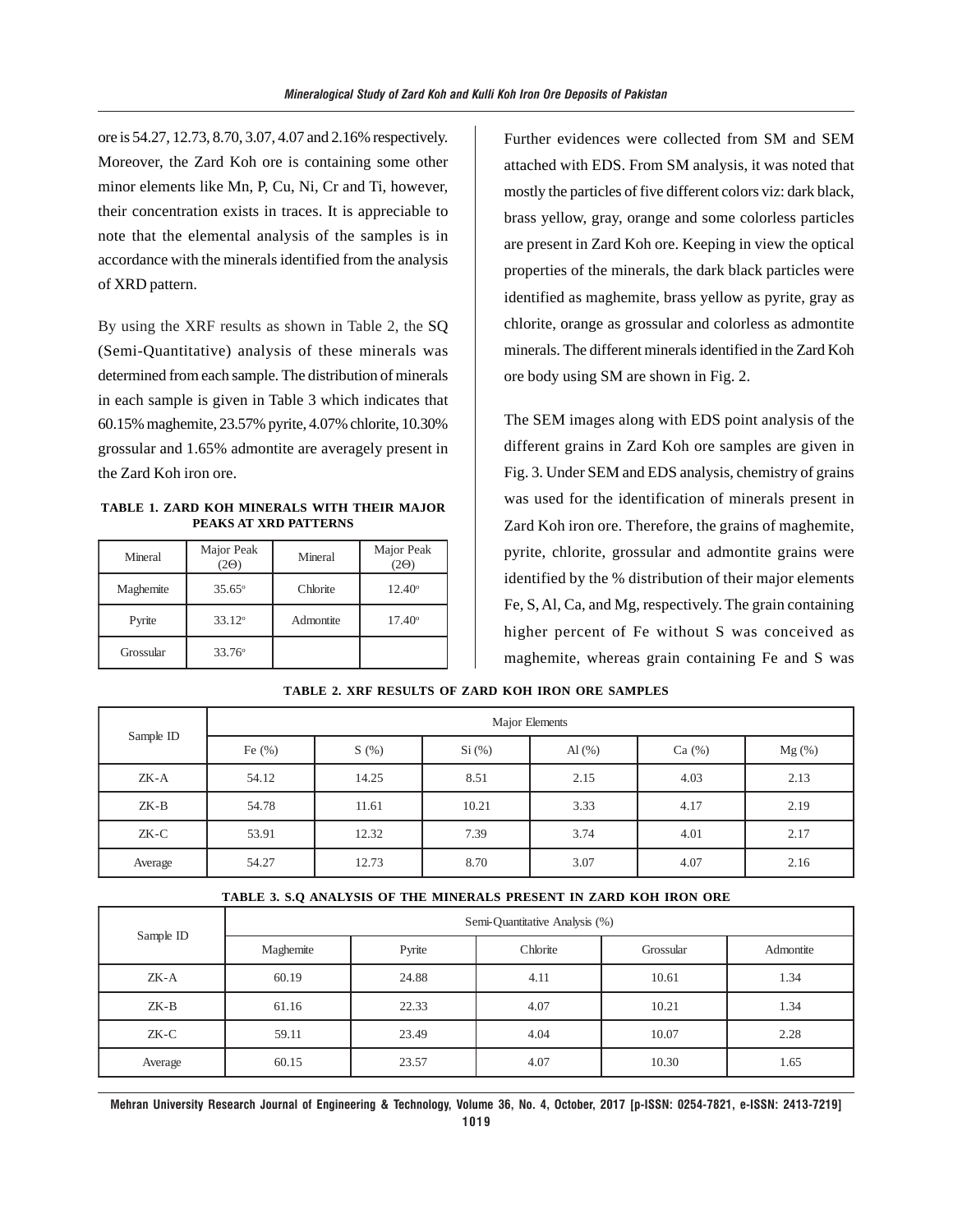anticipated as pyrite. By this way, the grains of grossular, chlorite and admontite were identified having higher percent of Ca, Al and Mg, respectively.



*FIG. 2. STEREOMICROSCOPE IMAGES OF ZARD KOH ORE SAMPLES*



*FIG. 3. SEM AND EDS ANALYSIS OF TYPICAL MINERAL GRAINS IN ZARD KOH IRON ORE*

**Mehran University Research Journal of Engineering & Technology, Volume 36, No. 4, October, 2017 [p-ISSN: 0254-7821, e-ISSN: 2413-7219] 1020**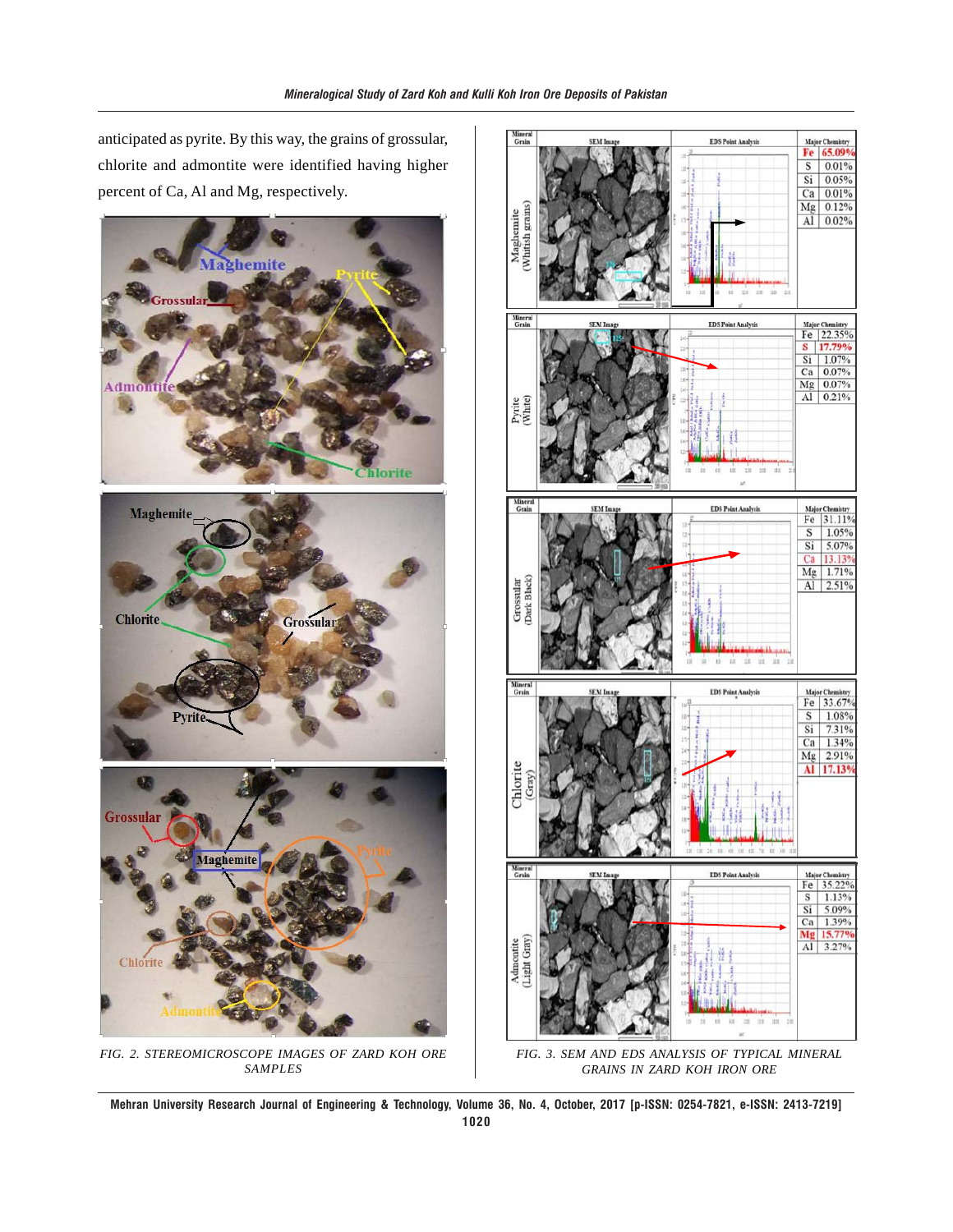It can be seen from the SEM and EDS analysis given in Fig. 3, that the maghemite (Fe enriched grain) and pyrite (S enriched grain) have almost similar whitish appearance. Whereas, the appearance of grossualr, chlorite and admonitite grains was found to be dark black, gray and light gray respectively. In order to fix the difference in appearance between maghemite and pyrite further extensive study of ore samples was carried out. For this, the samples were splited into ferromagnetic, paramagnetic and diamagnetic category using their magnetic susceptibility. The presence of higher proportion of maghemite and pyrite grains in ferromagnetic and diamagnetic part of the Zard Koh ore samples is witnessed from the XRD spectrum shown in Fig. 4(a-b). The SEM analysis of ferromagnetic and diamagnetic grains shown in Fig. 4 clearly demonstrated that both minerals have similar appearance. The diamagnetic portion of the Zard Koh ore sample was obtained using the is dynamic magnetic separator set at 1.5A current. Similar efforts were made to identify the grains of chlorite, grussular and admontite under SEM.

Furthermore, it is widely acknowledged from the literature [4], that in SEM images the appearance of maghemite mineral is almost similar to that of pyrite.

## **3.2 Mineralogyof Kulli Koh Iron Ore**

Likewise Zard Koh ore, the mineralogy of Kulli Koh iron ore deposit was analyzed from the results of XRD, XRF, SM and SEM attached with EDS. The XRD spectrums of the representative samples of Kulli Koh iron ore are shown in Fig. 5. XRD spectrums indicates that the major peaks were developed at  $2\theta$  of 33.25°, 26.26°, 34.68°, and 12.59°. Using the EVA software, the presence of kaolinite, quartz, dravite and hematite minerals was noted at 2 $\theta$  of 12.59°, 26.26°, 34.68°, and 33.25° respectively.

The elemental chemistry of the ore samples, given in Table 4, is an additional evidence of the presence of these minerals in Kulli Koh iron ore. Elemental analysis indicates that the average distribution of Fe, Si, Al, Ca, Mg, in the Kulli Koh ore is 40.23, 20.67, 3.81, 3.44, and 3.25% respectively.



**Mehran University Research Journal of Engineering & Technology, Volume 36, No. 4, October, 2017 [p-ISSN: 0254-7821, e-ISSN: 2413-7219] 1021**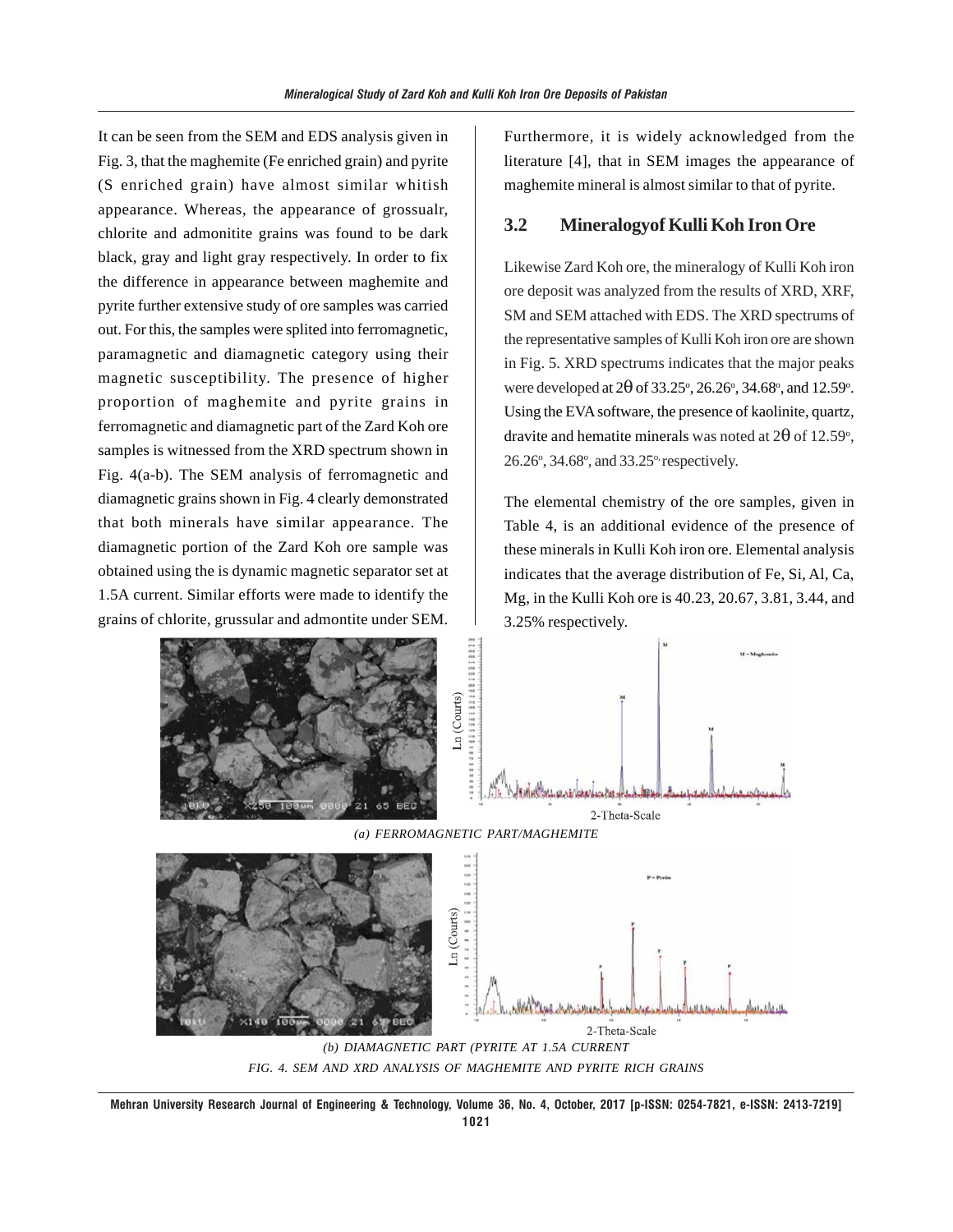The SQ (Semi-Quantitative) analysis of each sample of the Kulli Koh iron ore is given in Table 5, which indicates that 51.16% hematite, 29.24% quartz, 8.89% dravite, and 8.76% kaolinite minerals are averagely present in the Kulli Koh iron ore deposit.

The witnesses of hematite, quartz, dravite, and kaolinite mineral stones present in the Kulli Koh ore body were collected from the images of SM and SEM attached with EDS. SM images shown in Fig. 6(a-c), indicates that mostly



*KAOLINITE*

**TABLE 4. XRF RESULTS OF KULLI KOH IRON ORE SAMPLES**

| Sample ID | Major Elements |        |           |       |          |  |
|-----------|----------------|--------|-----------|-------|----------|--|
|           | Fe $(% )$      | Si (%) | Al $(\%)$ | Ca(%) | $Mg(\%)$ |  |
| ZK-A      | 38.54          | 20.74  | 3.95      | 3.23  | 2.80     |  |
| $ZK-B$    | 42.91          | 22.65  | 3.73      | 3.68  | 3.43     |  |
| ZK-C      | 39.23          | 18.61  | 3.76      | 3.40  | 3.53     |  |
| Average   | 40.23          | 20.67  | 3.81      | 3.44  | 3.25     |  |

**TABLE 5. SQ ANALYSIS OF THE MINERALS PRESENT IN KULLI KOH IRON ORE**

| Sample ID | Semi-Quantitative Analysis (%) |        |         |           |  |  |
|-----------|--------------------------------|--------|---------|-----------|--|--|
|           | Hematite                       | Ouartz | Dravite | Kaolinite |  |  |
| $ZK-A$    | 48.20                          | 30.95  | 8.81    | 11.09     |  |  |
| $ZK-B$    | 53.17                          | 29.60  | 9.87    | 6.63      |  |  |
| $ZK-C$    | 52.11                          | 27.18  | 7.98    | 8.55      |  |  |
| Average   | 51.16                          | 29.24  | 8.89    | 8.76      |  |  |

the grains of four different appearances viz. black (sometimes with shining appearance), colorless, gray, and reddish particles are present in Kulli Koh ore. By using the optical properties of the minerals, the black particles with shining appearance were recognized as hematite, colorless grains as quartz, reddish as dravite and gray as kaolinite minerals respectively. During SM analysis, it was noted that the hematite grains showed different appearances. In few samples the hematite rich grains reflected the light with brilliant luster and appeared as shining grains (Fig.  $6(b)$ ), whereas in some cases its appearance was black (Fig. 6(a and c)). It is widely acknowledged in the literature [4] that hematite of micaceous or specularite nature may adapt different appearance under SM depending upon the position of the grain with respect to incident light. Thus, it was conceived from SM images that hematite in Kulli Koh iron ore is of micaceous or specularite nature. It is worth mentioning here, that the presence of micaceous or specularite hematite in Pakistan iron ore deposits is rarely reported.

SEM and EDS analysis of the Kulli Koh ore samples was also carried out for further confirmation of these minerals. SEM images along with EDS analysis of different grains present in Kulli Koh ore are given in Fig. 7. EDS point analysis technique was used to determine the chemistry of each grain present in the Kulli Koh ore samples, and finally the particles of hematite, quartz, dravite and kaolinite minerals were recognized. Mineral chemistry of each grain, given in Fig. 7, indicates that white grains in the SEM images are hematite (Fe enriched particles) and quartz grains (Si enriched particles) appeared in dark black color. Whereas, the grains of dravite (Mg enriched particles) and Kaolinite (Al enriched particles) are in gray and light gray colors respectively. From the SEM images, the micaceous or specularite nature of hematite was confirmed, because of its blocky or platy crustal structure.

**Mehran University Research Journal of Engineering & Technology, Volume 36, No. 4, October, 2017 [p-ISSN: 0254-7821, e-ISSN: 2413-7219] 1022**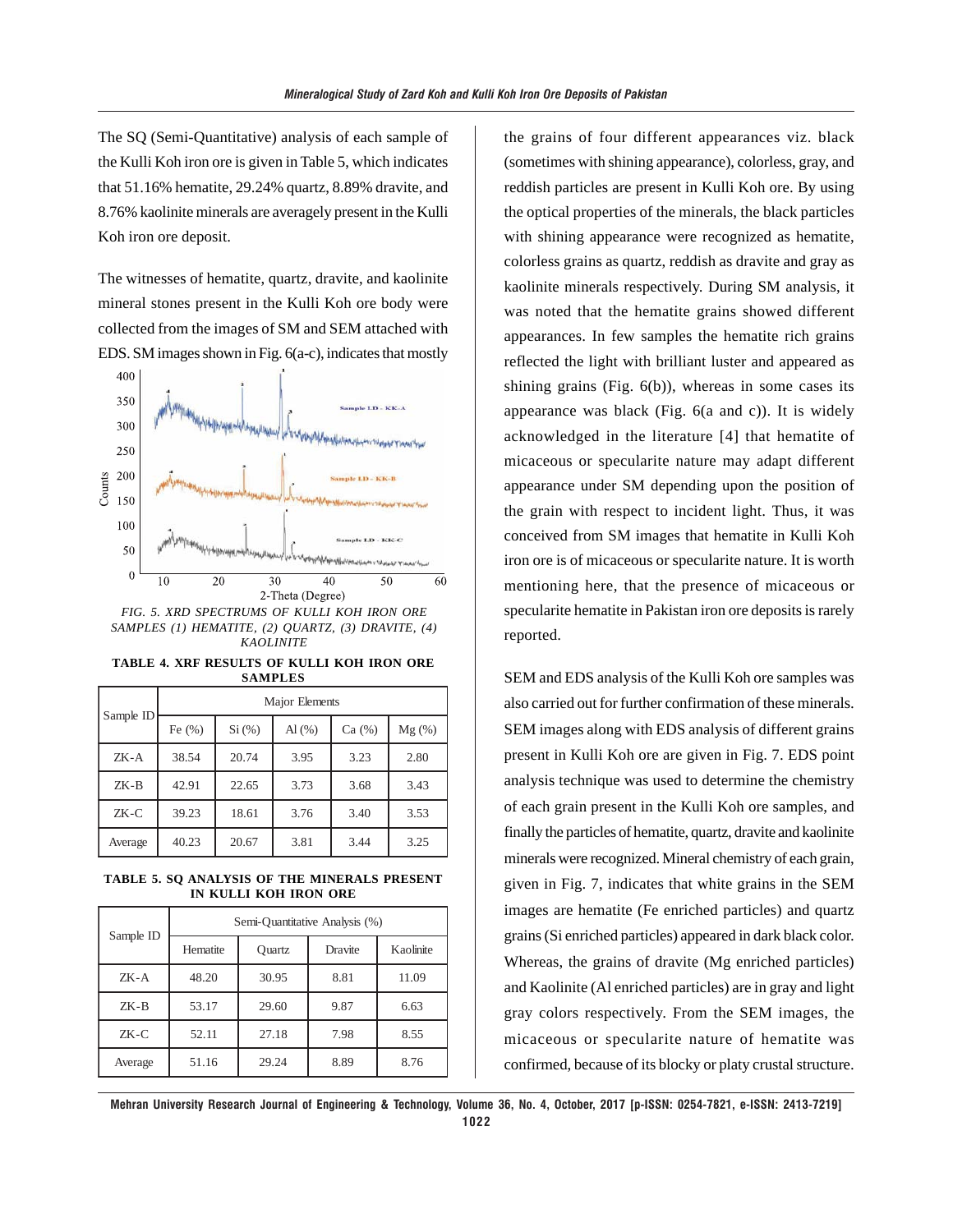



*FIG. 6. SM IMAGES OF KULLI KOH IRON ORE SAMPLES*



*FIG. 7. SEM AND EDS ANALYSIS OF TYPICAL MINERAL GRAINS IN KULLI KOH IRON ORE*

**Mehran University Research Journal of Engineering & Technology, Volume 36, No. 4, October, 2017 [p-ISSN: 0254-7821, e-ISSN: 2413-7219] 1023**